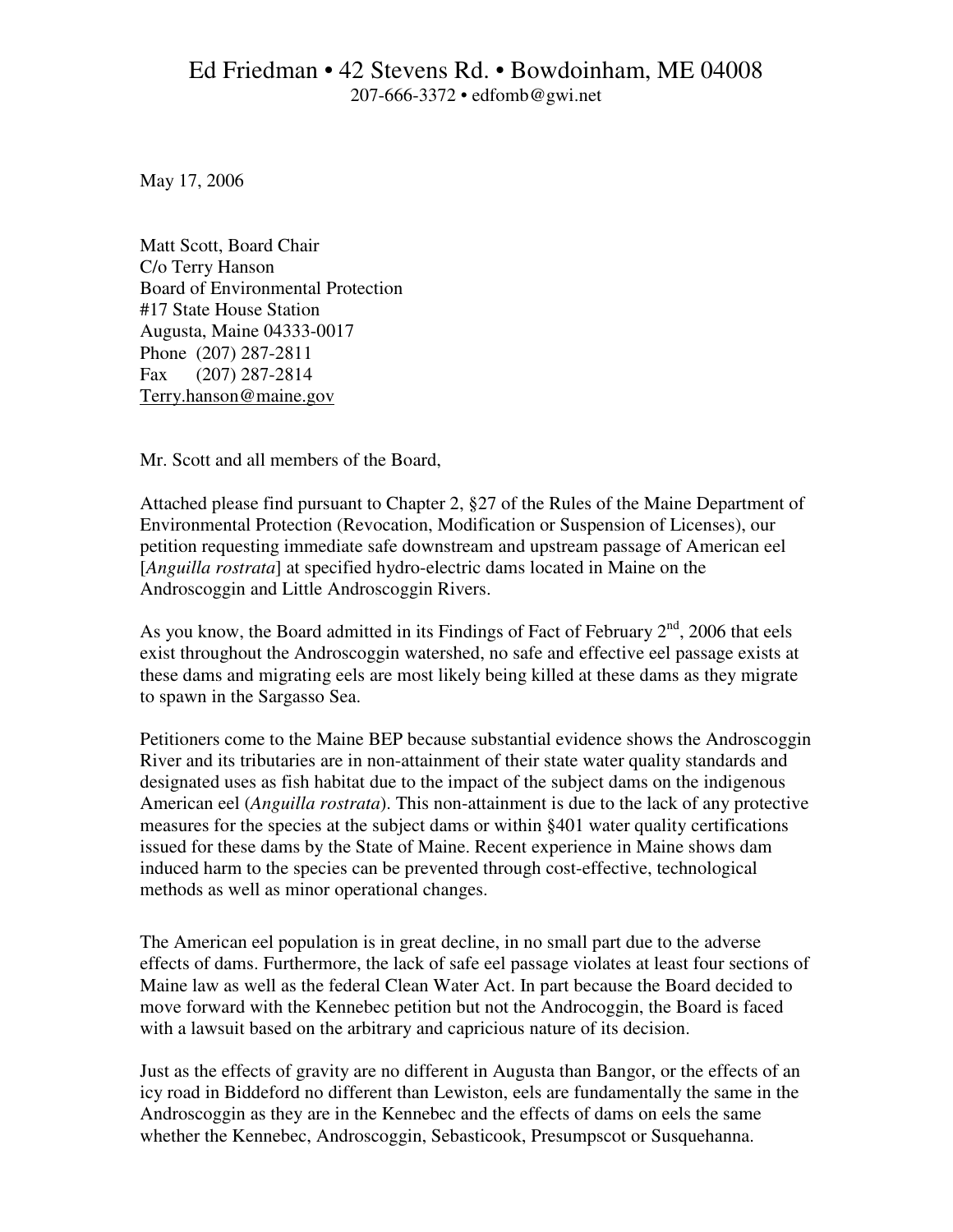Lest it be tempting as the petitioners think it may be for the Board Chair, the Assistant Attorney General [AAG] and all the dam owners to urge, in part because of the pending appeal of the Board's last decision, the immediate dismissal of this petition without even preliminary hearing, we must remind you this is a totally different petition submitted by, in large part, different petitioners who deserve consideration of their concerns before the Board.

Different dams are included in this petition by different petitioners. While FOMB and Douglas Watts are represented here there are approximately sixty individual signers, not in the least of whom are virtually the entire Lewiston/Auburn legislative delegation, legislators from the Merrymeeting Bay region and the Senate Chair of the Marine Resources Committee.

Much of the basis for this petition can be found in earlier arguments by Maine's own Attorney General, the Maine Supreme Court and the Supreme Court of the United States, all of whom are cited herein. The Attorney General simply cannot argue, with any credibility [as has been attempted], one side of the issue in front of the US Supreme Court and the opposite side in front of the Board. All three bodies have, in fact, held that the State has the continued and predominant right and obligation to uphold and enforce the Clean Water Act and State Water Quality Certificates and to make necessary modifications to dam licenses as needed.

Most lately, in Respondent Maine BEP's Response to Motions to Dismiss of Parties-in-Interest FPL Energy, Maine Hydro LLC, Hackett Mills Hydro Associates, Ridgewood Maine Hydro Partners, L.P., Topsham Hydro, International Paper and Miller Hydro Group [Superior Court Civil Action Docket No. AP-06-19] the AAG argued in support of the continued existence of water quality certifications: "The independent existence of a water quality certification, moreover, has implications beyond the validity of reopeners. For example, the continuing viability of a certification means that the Department may enforce the conditions of certification pursuant to its general enforcement authorities. 38 M. R. S. A. §§ 347-A to 349 (2001 & Supp. 2005)."

On page 35-36 of the new Deer Rips 401 Water Quality Certification [now under appeal] the Department of Environmental Protection [DEP] notes that: "…pursuant to 38 MRSA Section 341-D (3), after written notice and opportunity for hearing, the Board may modify any water quality certification whenever it finds that, among other things, the approved activity poses a threat to the environment or there has been a change in any condition or circumstance that requires modification of the terms of the certification. Thus, the DEP already has statutory authority to re-open this WQC to impose new conditions regarding eels as may be warranted in the future."

There is no legal or common sense basis for license changes to be limited only to those licenses containing re-opener clauses. This is an untested and purely hypothetical argument put forth by the AAG and in error by the dam owners which could result in grandfathering, for many years of adverse conditions unknown at the time, of licensure or that have been created since. Maine law does not allow for the grandfathering of water quality violations in dam licenses.

The presence/ absence of reopeners are not even relevant at this point. *The only question for the Board right now is whether or not the petitioners have offered up enough evidence to justify moving forward with an adjudicated public hearing on the issue*.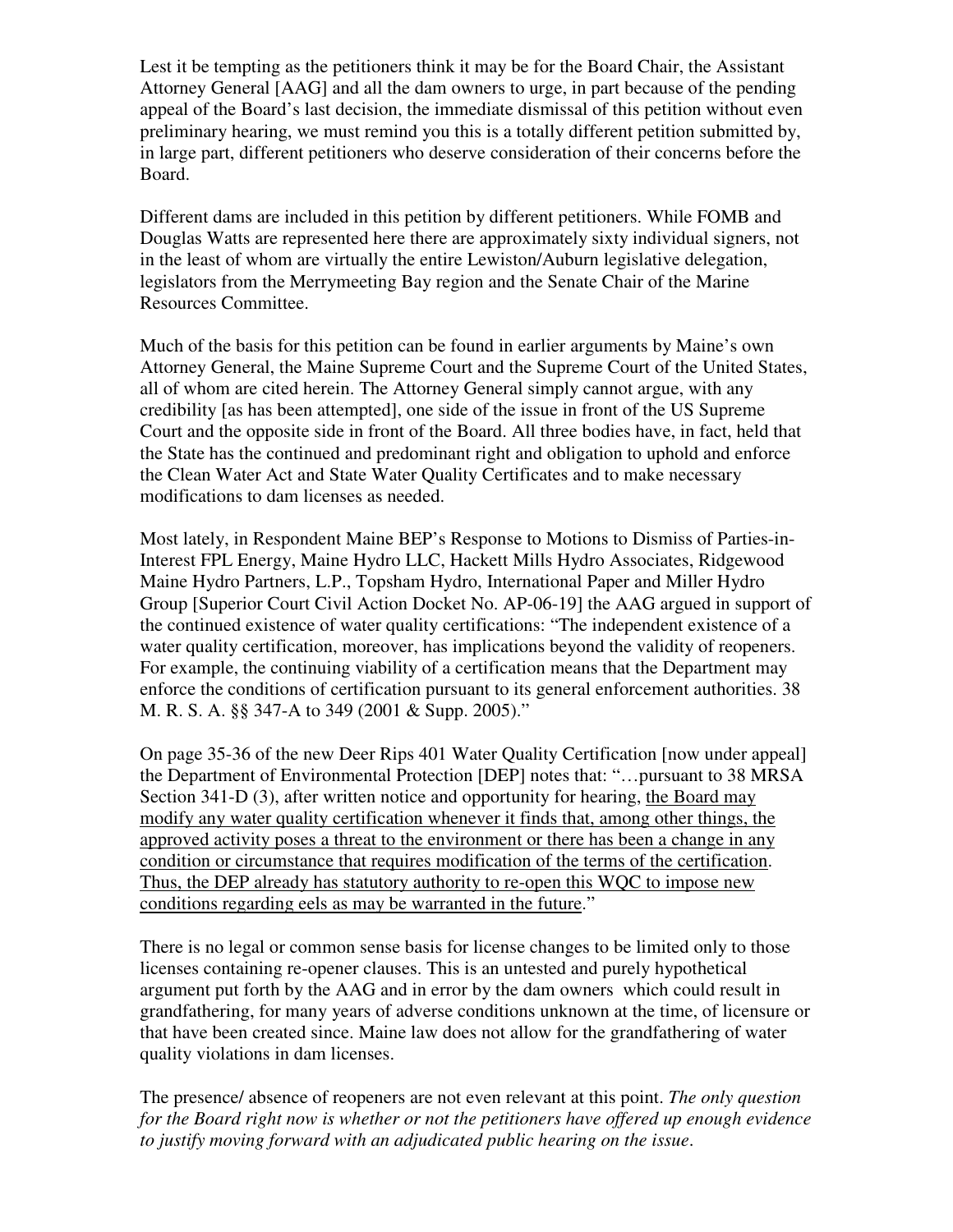While the Board has no set standard of evidence, that of the DEP, according to Commissioner Littel at the Kennebec hearing, is such that "*when there is conflicting technical evidence a public hearing is generally called*." The Maine Supreme Court has defined substantial evidence as *'such relevant evidence as a reasonable mind might accept as adequate to support a conclusion.'* CLF v. Town of Lincolnville, 2001 ME 175, ¶6 quoting Gorham v. Cape Elizabeth, 625 A.2d 898, 903 (Me. 1993). By virtually any standard of evidence, the petitioners have far exceeded any evidentiary burden we might need to overcome and have most probably far exceeded the level of evidence in most matters brought before the Board.

The Maine Supreme Court noted in SD Warren v BEP that BEP jurisdiction can supercede FERC in the application of certification conditions and approval of project changes. The Maine Law Court decision was just upheld unanimously by the Supreme Court of the United States [congratulations!].

In short, this U.S. Supreme Court decision affirms for the State the necessary legal basis to immediately bring a halt to the eel killing. The Maine Supreme Court notes in their S.D. Warren ruling the BEP's goal to *"restore and maintain the chemical, physical and biological integrity of the State's waters…"* And also: *"Because water quality standards are not presently being met, the BEP may impose any conditions necessary to ensure compliance with those standards."* 

FOMB requests a full public hearing before the Board on this issue based on the facts above and of the "substantial public interest" involved. For the convenience of all parties we request that should an adjudicatory hearing be granted the Petitioners, it be combined with the hearing on Kennebec dams.

Thank you for your consideration.

Sincerely,

Ed Friedman

**C.C.** 

Mr. Douglas H. Watts 131 Cony St. Augusta, Maine 04330 Phone: 622-1003 Email: fks@gwi.net

Bruce Merrill (for FOMB) Law Offices of Bruce M. Merrill 225 Commercial Street, Suite 501 Portland, Maine 04101 Phone: (207) 775-3333 Fax: (207) 775-2166 Email: Mainelaw@maine.rr.com

Friends of Merrymeeting Bay P.O. Box 233 Richmond, ME 04357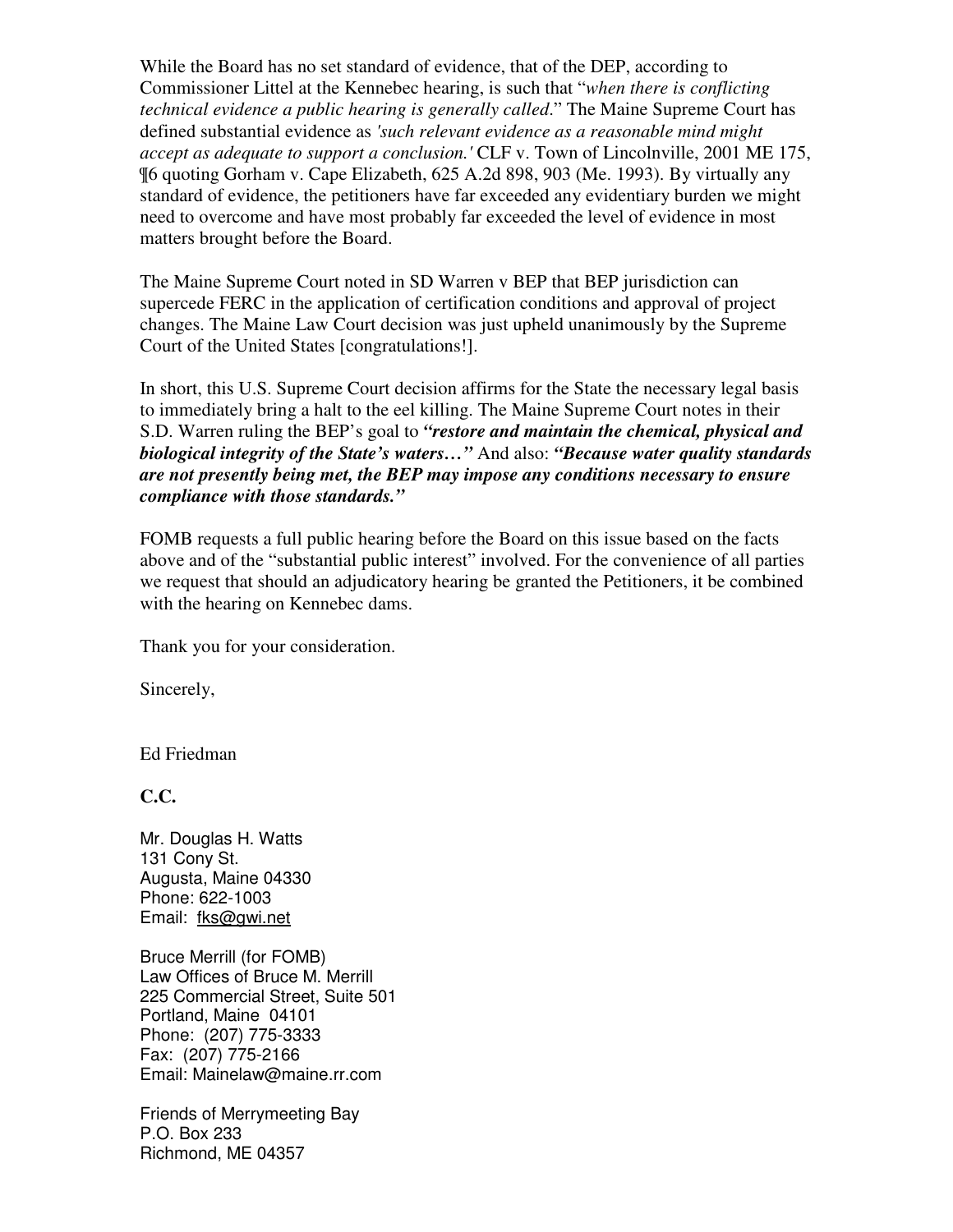## **Licensees**

#### Brunswick, Lewiston Falls, Deer Rips/Gulf Island Pond

Sarah Verville (for FPLE) Pierce Atwood One Monument Square Portland, Maine 04101-0111 Phone: 791-1371 Fax: 791-1350 Email: sverville@pierceatwood.com

FPL Energy Maine Hydro LLC ATTN: F. Allen Wiley 160 Capitol Street Augusta, ME 04330 Phone: (207) 623-8413 Fax: (207) 623-1016 Email: al\_wiley@fpl.com

#### Pejepscot

Jeffrey Thaler (for Topsham Hydro Partners) Bernstein Shur 100 Middle Street PO Box 9729 Portland, Maine 04104-5029

Phone: (207) 228-7312 Fax: (207) 774-1127 Email: jthaler@bernsteinshur.com

Chuck Lucas Topsham Hydro Partners c/o ARIA 11900 Wayzata Boulevard, Suite 232 Minnetonka, MN 55305 Phone: 952-545-0975 Fax: 952-545-3483 Email: chuck.lucas@ariacallsandcards.com Home Email: Pike4530@aol.com

## Worumbo

Miller Hydro Group ATTN: Mark Isaacson 148 Middle Street Portland, ME 04101 Phone: (207) 772-6190 Fax: (207) 772-6320 Email: misaacson@energymaine.com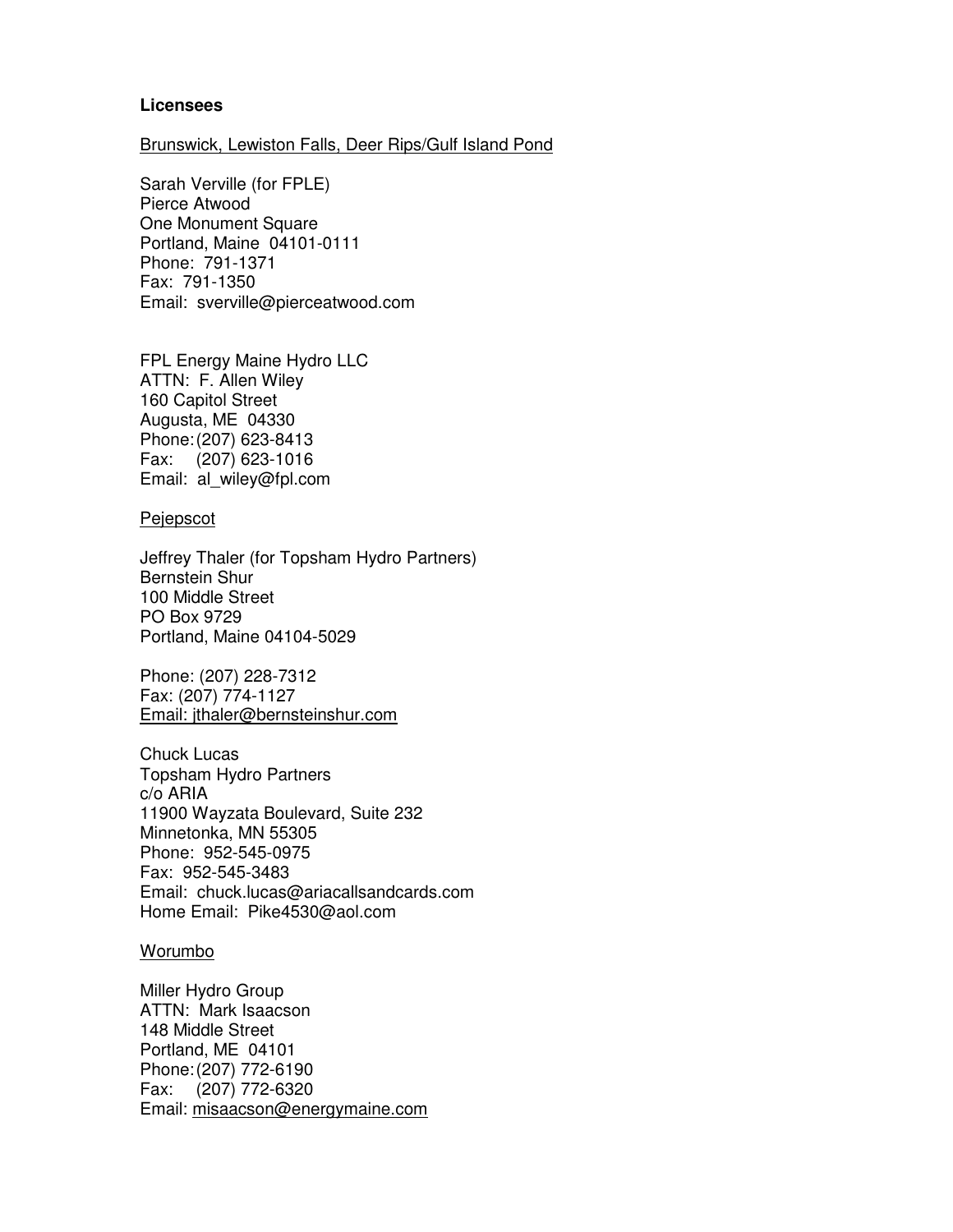## Upper Androscoggin

City of Lewiston ATTN: David Jones 27 Pine Street Lewiston, ME 04240 Phone: (207) 784-5753 (ext. 202) Fax: (207) 784-5647 Email: djones@ci.le

## Riley-Jay-Livermore & Otis Hydroelectric

International Paper Company ATTN: Tom Saviello PO Box 20 Jay, ME 04239 Phone: (207) 897-3431 Fax: (207) 897-1783 Email: tom.saviello@ipaper.com

#### and

Sean Mahoney, Esq. (for IP) Verrill & Dana One Portland Square P.O. Box 586 Portland, Maine 04112-0586 Phone: (207) 774-4000 Fax: (207)774-7499 Email: Smahoney@verrilldana.com

#### Rumford Falls

Rumford Falls Hydro LLC ATTN: Brian Stetson c/o Brookfield Power 1024 Central Street Millinocket, ME 04462

## Barker Lower, Barker Upper, Marcal

Matthew Manahan for Ridgewood & Hackett Pierce Atwood One Monument Square Portland, Maine 04101 Phone (207) 791-1189 Fax (207) 791-1350 mmanahan@pierceatwood.com

Ridgewood Maine Hydro Partners ATTN: Charles Wemyss, Jr. 86 Winthrop Street, Suite 3 Augusta, ME 04330 Phone: (207) Fax: (207) 621-9779 Email: